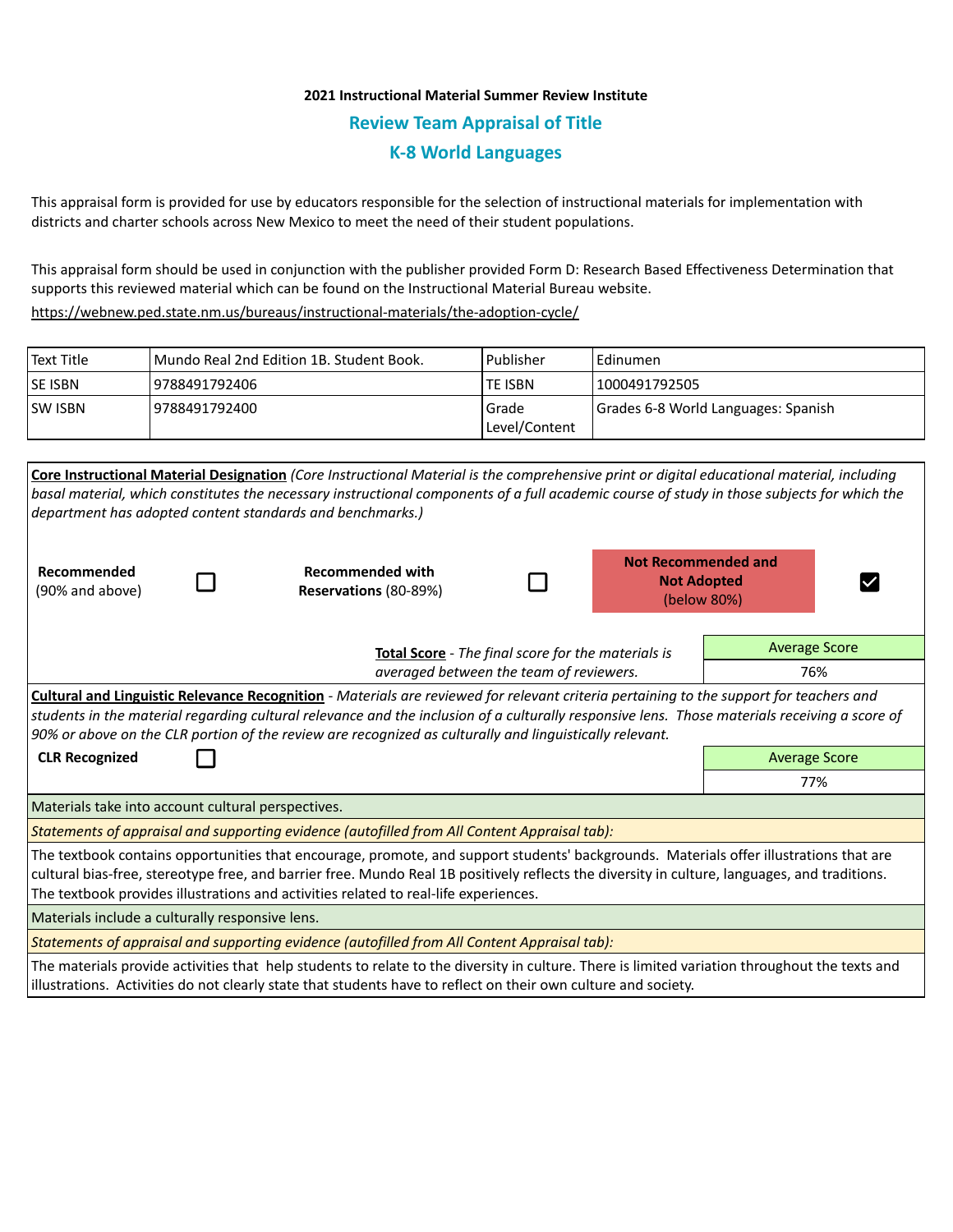**Standards Review** *- Materials are reviewed for alignment with the state adopted content standards, benchmarks and performance standards.*

Average Score

69%

Materials align with World-Readiness standards overall.

*Statements of appraisal and supporting evidence:* 

Mundo Real 1B partially aligns with the World-Readiness Standards. Students have the opportunity to practice the three modes of communication; however, the student edition lacks clearly stated objectives for each of the activities. There are no rubrics or examples to assist in guiding the students to complete the activities and/or projects. The SE and online platform, ELETECA, allow the students to practice in a variety of activities. There is an unbalanced amount of activities that need to be completed in pairs (collaboratively). There are no opportunities for the learners to use the language to investigate, explain, and reflect on the relationship between practices and perspectives of the language studied.

Materials align with communication standards.

*Statements of appraisal and supporting evidence:* 

Mundo Real 1B offers a variety of content and activities, allowing all learners to provide input and practice in all three modes of communication in printed and online. There are activities for the students to provide input in interpersonal, interpretive, and presentational communication modes.

Materials align with cultures standards.

*Statements of appraisal and supporting evidence:* 

Mundo Real 1B contains activities and content for students to expand their knowledge about the Spanish-speaking world. However, there are few activities in which students provide input about the cultural content studied. For example, "Cultura en vivo" presents different aspects of the Spanish-speaking world with illustrations, maps, and other cultural realia, but there are limited activities for the students to use critical thinking and to connect the focused culture of the language being studied and their own.

Materials align with connections standards.

*Statements of appraisal and supporting evidence:* 

Mundo Real 1B contains activities that reinforce and expand students' own language while making connections to other disciplines, as evidenced by cross-curriculum activities. The program has readings, videos and audios about different topics and disciplines.

Materials align with comparisons standards.

*Statements of appraisal and supporting evidence:* 

Mundo Real 1B contains a limited number of activities that promote reflection between the nature of the language and the language that is studied. The book provides few activities for students to compare cultures.

Materials align with communities standards.

*Statements of appraisal and supporting evidence:* 

The material contains opportunities for students to use the language in the classroom, but opportunities or activities encouraging students to practice the language beyond the class are limited.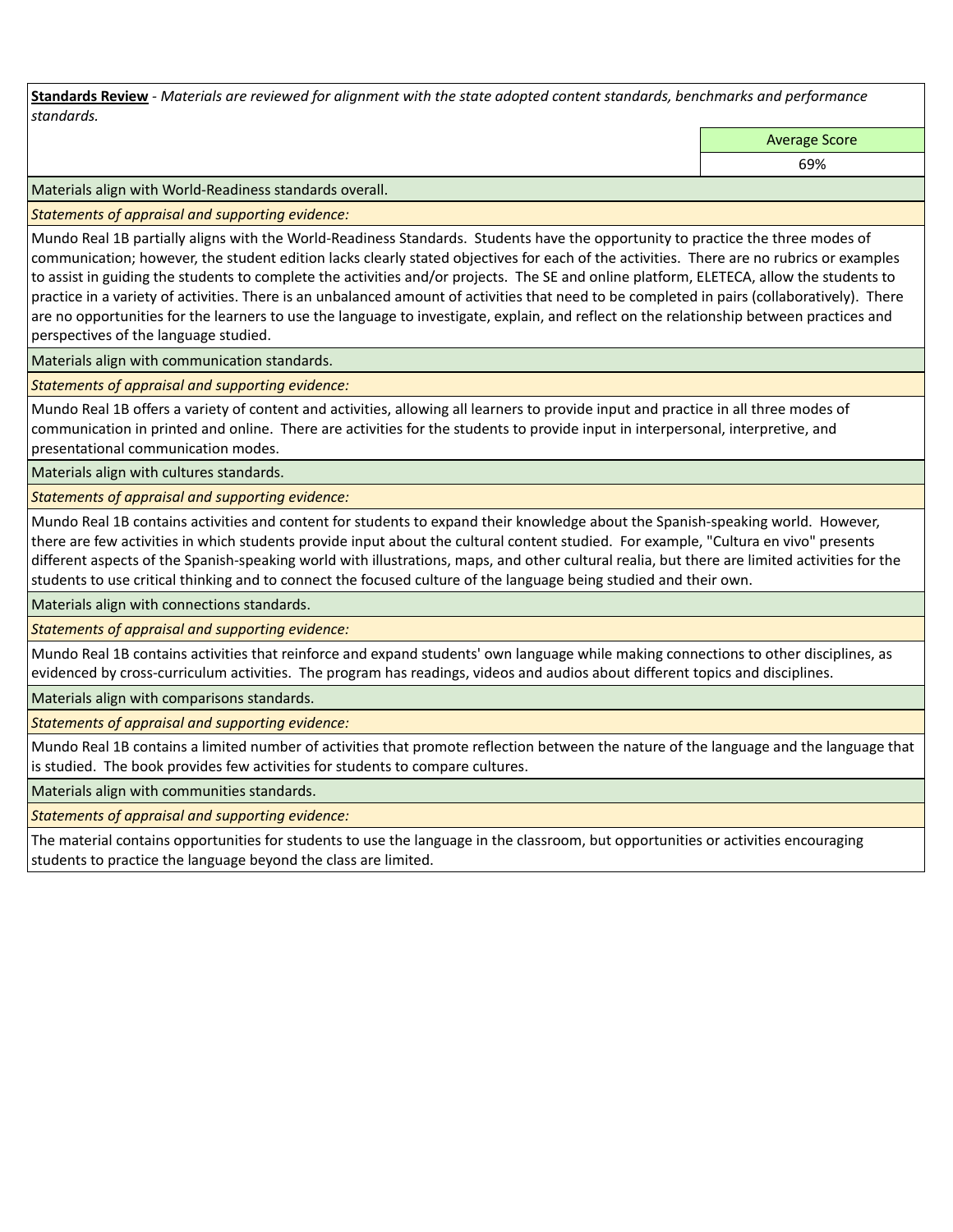**WL Content Review** *- Materials are reviewed for relevant criteria pertaining to the support for teachers and students in the specific content area reviewed.*

Average Score

98%

Materials provide a selection and range of high-quality texts worthy of students' time and attention, exhibiting exceptional craft and thought and/or providing useful information.

*Statements of appraisal and supporting evidence:* 

The materials in the book provide a range of high quality texts. The book is well structured and provides topics with different information that is relevant for the students.

Questions in the materials are high-quality text-dependent and text-specific questions. The overwhelming majority of these questions are text-specific and draw student attention to the particulars in the text.

*Statements of appraisal and supporting evidence:* 

The text offers reading and activities that include questioning that are text-dependent and specific, as evidenced by the section "Taller de Lectura." However, these questions are not very complex.

Materials provide scaffolding and supports to enable students' learning of world languages.

*Statements of appraisal and supporting evidence:* 

Materials provide texts that gradually increase in complexity to foster independence. Each unit has embedded grammar practice with opportunities for students to practice in real world contexts. Lessons are scaffolded to move students towards understanding through progressive skill acquisition.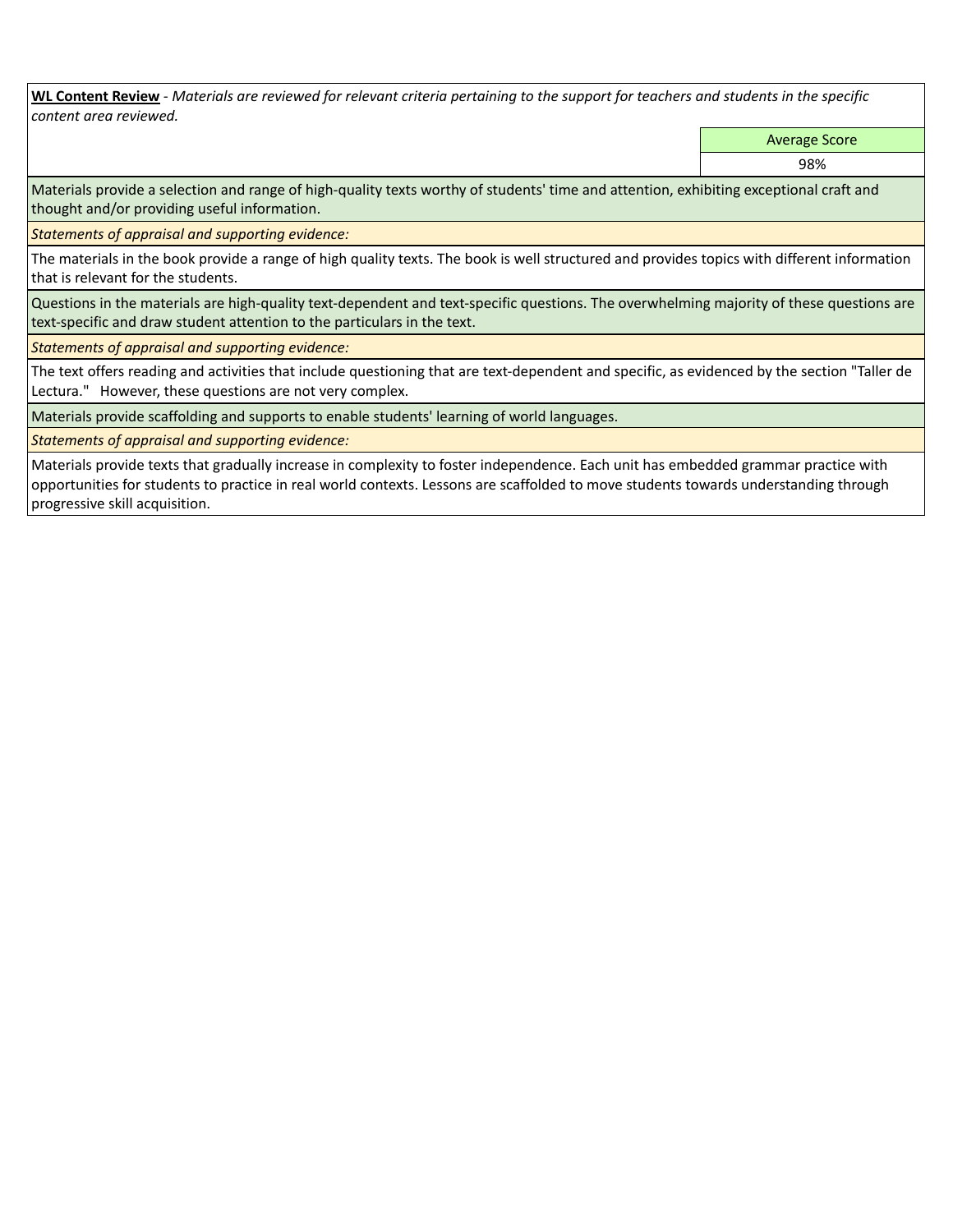**All Content Review** *- Materials are reviewed for relevant criteria pertaining to the support for teachers and students in the material regarding the progression of the standards, lesson structure, pacing, assessment, individual learners and cultural relevance.*

Average Score

84%

Materials are coherent and consistent with the standards that all students should study in order to be college and career ready.

*Statements of appraisal and supporting evidence:*

Materials provide content that is age appropriate. The book contains activities that allow the students to practice grammar and vocabulary in context, with scenarios that consist of real life situations. The textbook is coherent. The standards are addressed across the book; however, standards-alignment information is not provided for each lesson.

Materials are well designed and take into account effective lesson structure and pacing.

*Statements of appraisal and supporting evidence:*

Materials present learning progressions that are linked to the scope and sequence located in the teachers' edition. The student edition does not have a scope and sequence nor a table of contents accessible to students for tracking their own progress and pacing. It is stated that learning objectives are provided within each lesson, but language objectives were not found. Opportunities for differentiated instruction can be located in every unit. Mundo Real 1B provides resources that aid students' language acquisition in general academic vocabulary and content-specific vocabulary.

Materials support teacher planning, learning, and understanding of the standards.

*Statements of appraisal and supporting evidence:*

Mundo Real 1B contains pre-made lesson plans to support teachers' planning. Additionally, materials provide annotations and suggestions on how the teacher can present the materials to the students.

Materials offer teachers resources and tools to collect ongoing data about student progress on the standards.

*Statements of appraisal and supporting evidence:*

Mundo Real 1B provides formative and summative assessments as well as a gradebook. The online gradebook allows teachers to assign and manage content for specific classes and access or export additional gradebooks, as evidenced by ELETECA. However, the materials provide limited rubrics and teachers are encouraged to create their own.

Materials support effective use of technology to enhance student learning.

*Statements of appraisal and supporting evidence:*

The program offers ELETECA, an online platform, with supplementary activities and content such as videos, audios, and grammar practice/review. Within the student edition and teacher edition, there are assignments requiring the use of audio and videos, allowing the students to practice the Spanish language with authentic resources. There are also activities asking the students to incorporate technology, such as writing emails, internet research, blogs, etc.

Materials can be easily customized for individual learners.

*Statements of appraisal and supporting evidence:* 

The textbook can be customized to meet the needs of different student populations, as evidenced by the sections of "Advanced Learners", "Heritage Language Learners" and " Slowed-paced Learners".

Materials give all students extensive opportunities and support to explore key concepts.

*Statements of appraisal and supporting evidence:*

Mundo Real 1B provides support, accommodations, and modifications for English Language Learners. The teacher's edition provides annotated suggestions and strategies for differentiated instruction.

Materials take into account cultural perspectives.

*Statements of appraisal and supporting evidence:*

The textbook contains opportunities that encourage, promote, and support students' backgrounds. Materials offer illustrations that are cultural bias-free, stereotype free, and barrier free. Mundo Real 1B positively reflects the diversity in culture, languages, and traditions. The textbook provides illustrations and activities related to real-life experiences.

Materials include a culturally responsive lens.

*Statements of appraisal and supporting evidence:*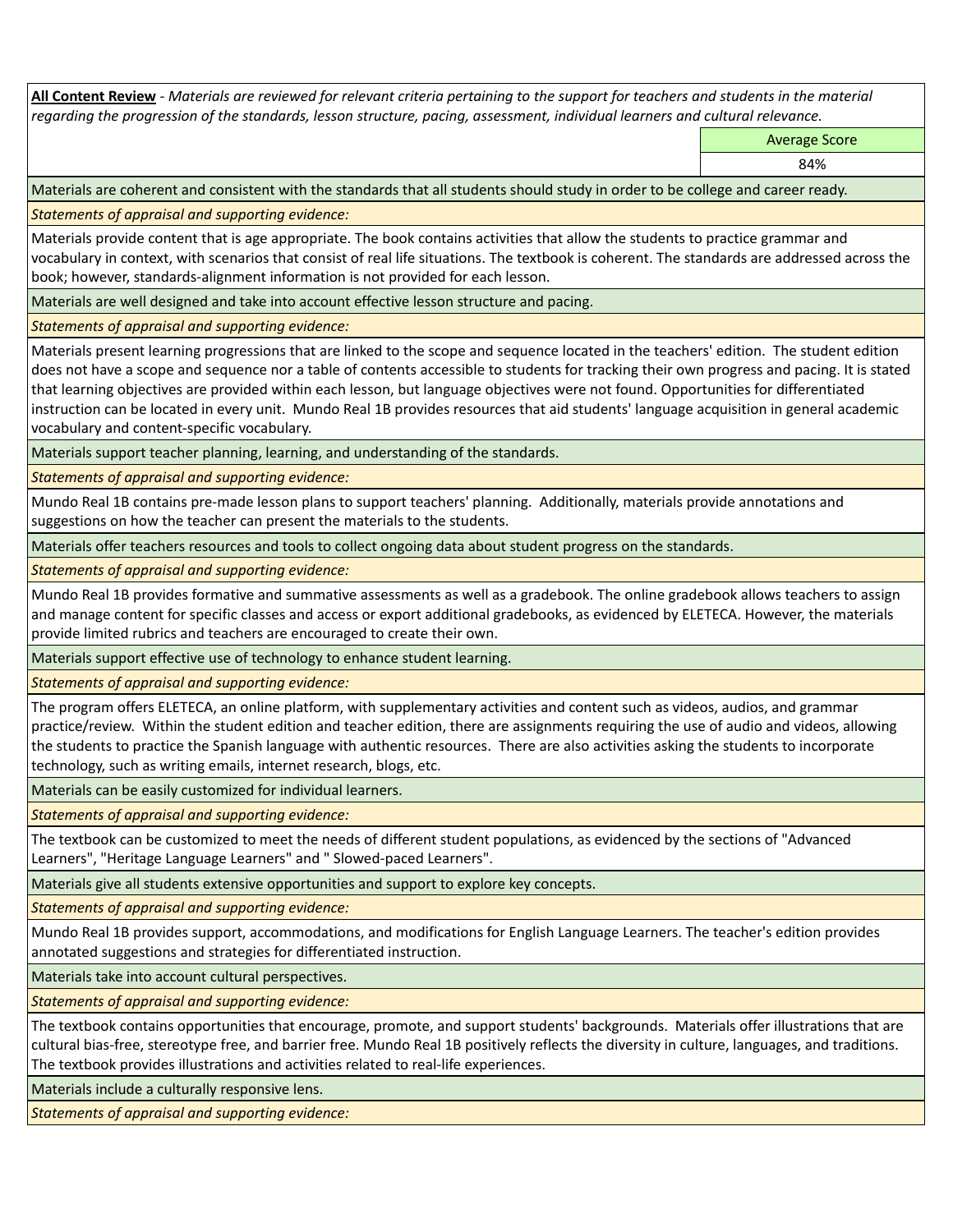The materials provide activities that help students to relate to the diversity in culture. There is limited variation throughout the texts and illustrations. Activities do not clearly state that students have to reflect on their own culture and society.